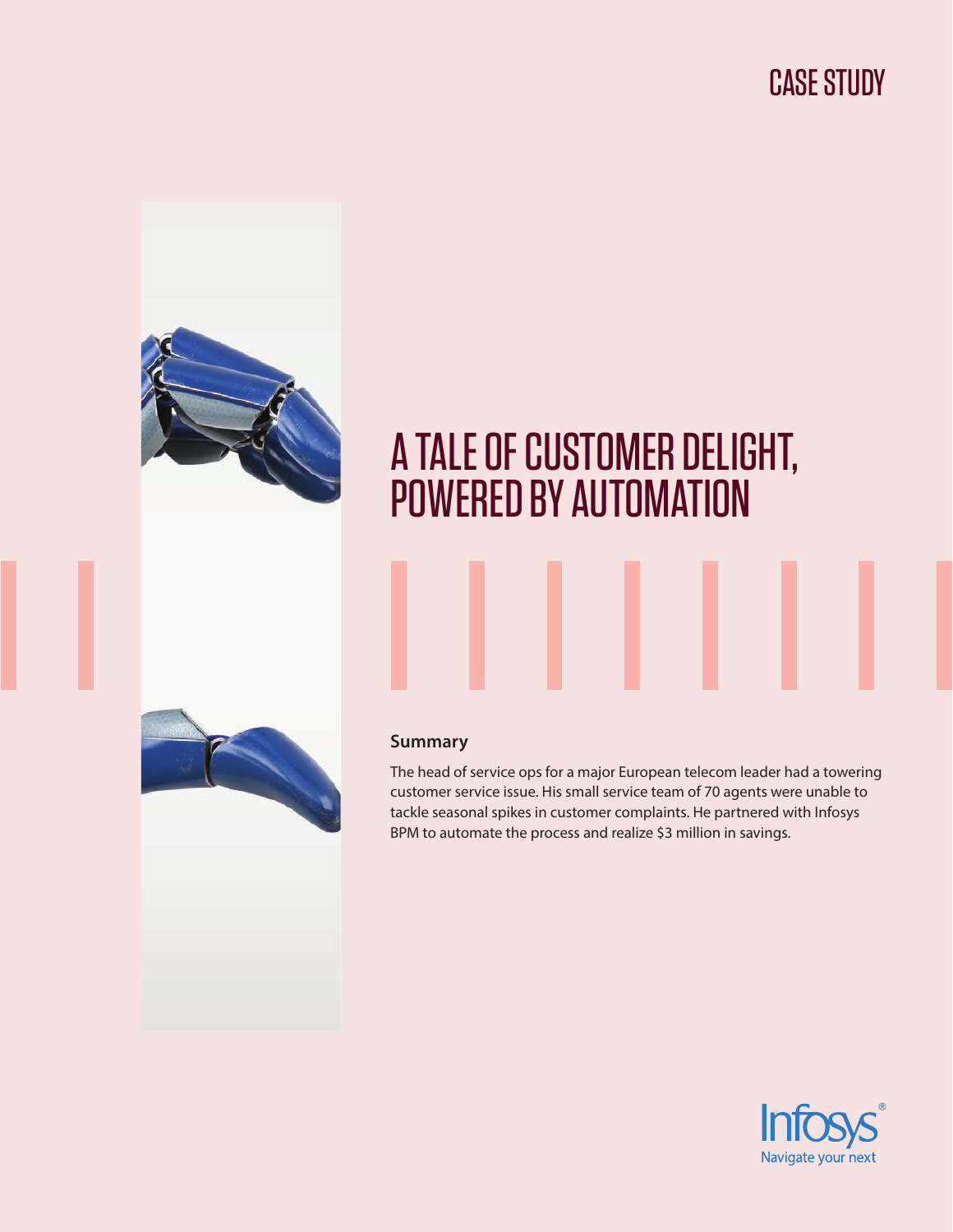

### Service ops – a towering issue

It was in June 2018 and Spencer Cameron, Director of Service Ops for a global telecom company, was staring at a growing issue in his organization. Over the years, as part of cost reduction, the company was bringing down the number of service agents for B2B customer service. Now the number stood at 70. But there was the issue of seasonal spikes in customer complaints. With the current strength they were unable to cope with these spikes. To augment the problem, the process was massively manual, leading to human slip-ups.

As the head of service operations, Spencer

was responsible for over GBP 50 billion worth of business across Europe. He was handling the company's B2B service operations and was responsible for cost control. With the current setup, the company was losing money in bulk, so the management wanted Spencer to reduce operational costs by \$5 million, along with improving the time and accuracy of service ticket resolution.

Spencer knew that with the current landscape of social media overhyping, one customer service fiasco could prove to be fatal to the company's overall reputation.

His customer service operation was a ticking timebomb. This worried Spencer immensely.

He thought intently about what to do to get this under control. The company had several technology partners, and Spencer believed that one of them might be able to give a fitting solution. He drafted a quick mail to the company's technology partners. The agenda was to achieve the stipulated cost savings and automate all possible manual tasks.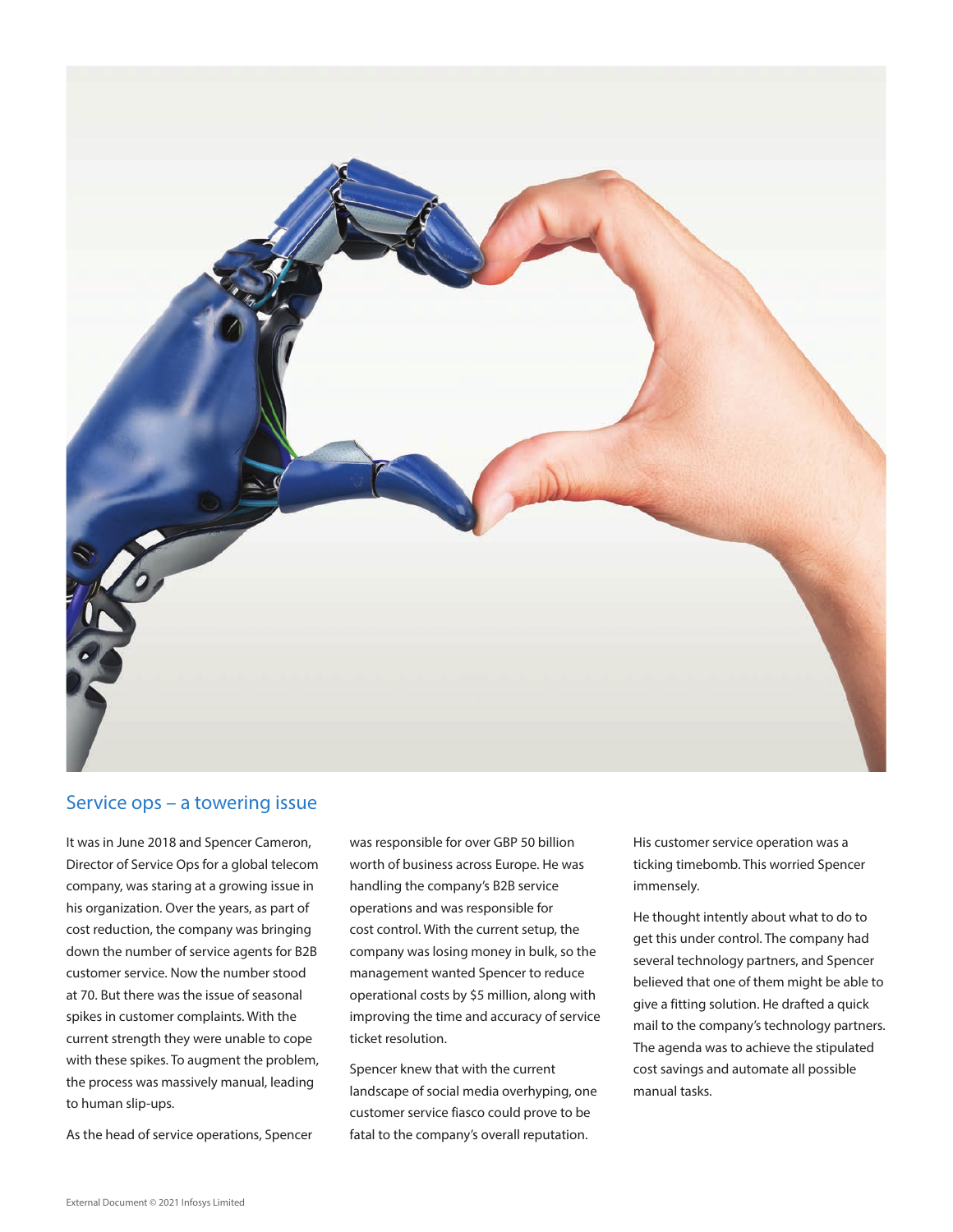# A bot-based solution

Sales Director from Infosys BPM Ganesh Anand was among those who received Spencer's email. Infosys BPM had over 18 years of relationship with the client and had been working on numerous projects. Ganesh was intrigued at the latest issue that Spencer was writing about.

He immediately contacted Spencer to get further information.

Spencer spoke at length with Ganesh over the issue and told him about the management's mandate of cost reduction by \$5 million. He requested Ganesh to

examine the issues and develop a suitable solution to achieve the slated cost savings.

Ganesh studied the issue in detail and suggested an RPA-focused solution.

#### **Approach summary**



A worrying issue in the current process was massively manual steps that needed too many human interventions. Spencer wanted it to be tackled somehow. Ganesh assured that in the process harmonization phase, the steps within the process are categorized into the ones that can be automated and those that still require manual intervention. Redundant steps are eliminated bringing the overall process down to fewer steps than they originally had.

Eventually, the solution would be able to handle errors better and would provide higher scalability to handle seasonal spikes. Ganesh was able to project \$3 million in savings over 3 years' timeframe.

While Spencer was excited to see the blueprint, he had questions on the specifics of the project, such as the bot infrastructure to be deployed and use cases to be automated. Ganesh showed a plan to deploy over 40 market-leading RPA bots in service operations, automating around 66 use cases. The team would also develop small reusable software modules for rapid deployment.

After evaluating all projected cost savings and proposed implementation plan, Spencer gave the greenlight to the project.